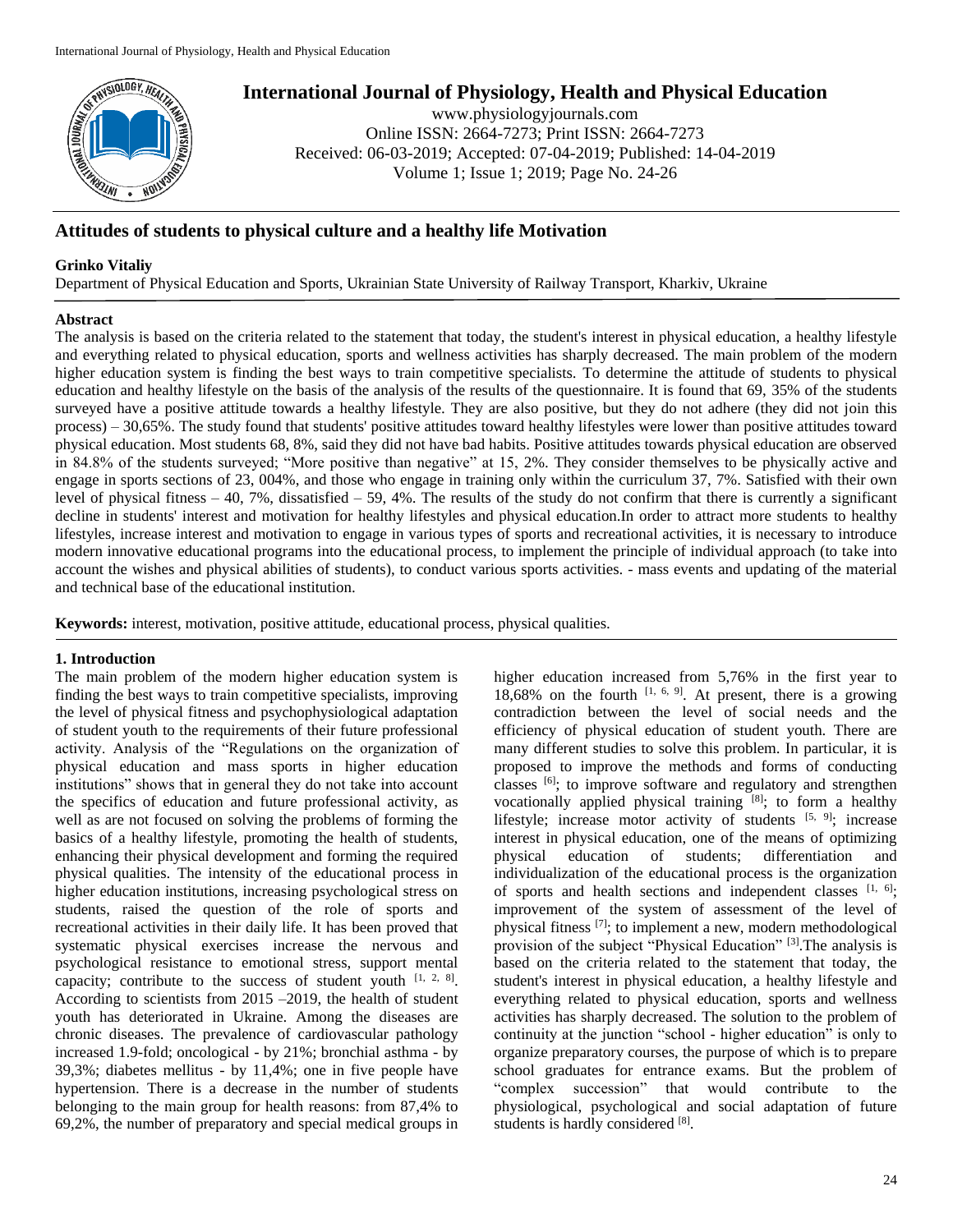#### **2. Materials and Methods**

*Participants.* 106 first-year students (53 - control group and 53 experimental) participated in the experiment. Informed consent to participate in this experiment was obtained from all participants. The R / S method was proposed to process the experimental data.

#### **3. Results**

In order to identify students attitude to healthy lifestyles and physical education, a questionnaire was drawn up and a survey was conducted. As a result, the following data were obtained (Table 1):

| $N_2$ | <b>Ouestion content and answer options</b>                 | Total students $(\%)$ Boys $(\%)$ Girls $(\%)$ |              |          |
|-------|------------------------------------------------------------|------------------------------------------------|--------------|----------|
| 1     | $\mathfrak{D}$                                             | 3                                              | 4            | 5        |
| 1.    | Attitude towards a healthy lifestyle                       |                                                |              |          |
|       | Positive (follow HLS)                                      | 69,4                                           | 62,3         | 76,4     |
|       | Positive (but not followed by HLS)                         | 30,6                                           | 37,7         | 23,6     |
|       | Indifferently                                              | $\Omega$                                       | $\mathbf{0}$ | $\Omega$ |
| 2.    | The presence of bad habits                                 |                                                |              |          |
|       | «No» answer                                                | 68,8                                           | 62,3         | 75,3     |
|       | «Yes» answer                                               | 14,3                                           | 19,5         | 9,0      |
|       | Sometimes (drink or smoke)                                 | 16,9                                           | 18,2         | 15,8     |
| 3.    | Attitude towards physical education                        |                                                |              |          |
|       | Positive (aware of the usefulness of the lessons)          | 84,8                                           | 83,1         | 86,5     |
|       | Negative                                                   | $\Omega$                                       | $\Omega$     | $\Omega$ |
|       | More positive than negative                                | 15,2                                           | 16,9         | 13,5     |
|       | More negative than positive.                               | $\Omega$                                       | $\mathbf{0}$ | $\Omega$ |
| 4.    | Consider themselves physically active                      |                                                |              |          |
|       | "Yes" (engaged in sports and sports and wellness sections) | 23,4                                           | 29,9         | 16,9     |
|       | Pretty active (lead HLS)                                   | 38,9                                           | 35,1         | 42,7     |
|       | Engaged only in the curriculum (scheduled)                 | 37,7                                           | 35,0         | 40,4     |
|       | Have a sedentary lifestyle                                 | $\mathbf{0}$                                   | $\Omega$     | $\Omega$ |
| 5.    | Satisfied with your fitness level                          |                                                |              |          |
|       | Yes                                                        | 40,7                                           | 53,2         | 28,1     |
|       | "No"                                                       | 59,4                                           | 46,8         | 71,9     |
| 6.    | Participation in sports events held at the school          |                                                |              |          |
|       | Participate                                                | 27,7                                           | 35,1         | 20,2     |
|       | Do not participate                                         | 72,4                                           | 64,9         | 79,8     |

The study found that students' positive attitude to a healthy lifestyle is lower than a positive attitude to physical education (Fig. 1).



**Fig 1:** Students motivational-value attitude to physical education and healthy lifestyle (%).

#### **4. Discussion (Discussion of results)**

The analysis of the obtained results shows that 69,35% of the surveyed students are positive about healthy lifestyle. They are also positive, but they do not adhere (they did not join this

process) –  $30,65\%$ . The majority of students,  $68,8\%$   $(62,3\%$  of young people and 75,3% of girls), said they had no bad habits. Positive attitudes towards physical education are observed in 84,8% of the students surveyed; "More positive than negative" at 15,2%. 23,4% (29,9% of young people and 16,9% of girls) consider themselves to be physically active and engage in sports sections, and 37,7% (35% of those engaged in training only within the curriculum). and 40,4% of girls). Satisfied with their own level of physical fitness – 40,7% (53,2% of youth and  $28.1\%$  of girls), dissatisfied – 59,4% (46,8% of youth and 71,9% of girls).

The results show that students are aware of the usefulness of a healthy lifestyle, but for various reasons, do not meet these requirements.

#### **5. Conclusions**

- 1. The results of the study do not confirm the data that at present there is a significant decline in the level of students' interest in healthy lifestyle and physical education.
- 2. The reasons for the high positive results are that: first, the survey was conducted among those students who attended physical education classes (were present); second, students are aware of the positive impact physical education and healthy lifestyle have on their health status, but for various reasons have not yet taken part in the process; third, the